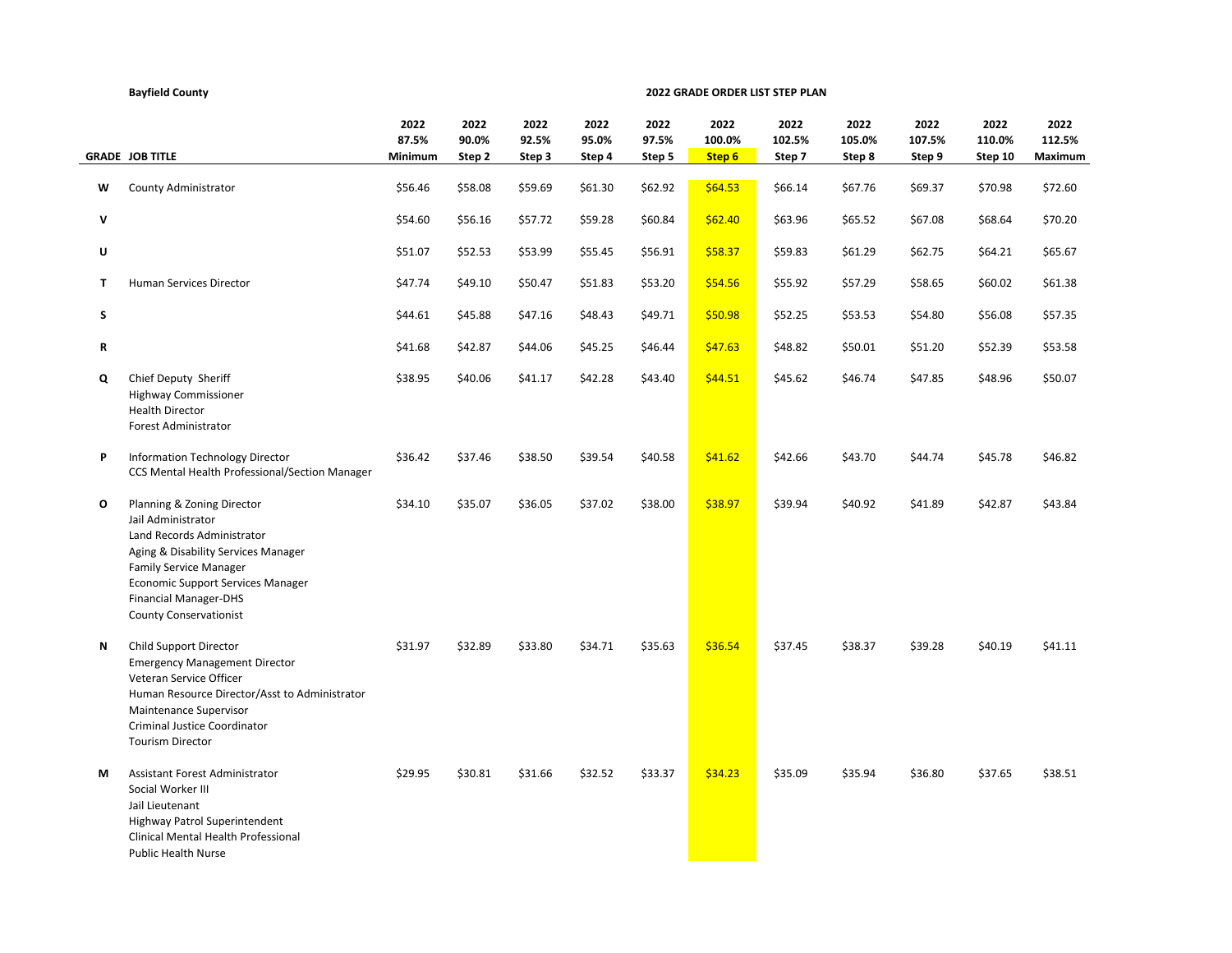|              | Highway Shop Foreman                                                                                                                                                                                                                                                                                                                                                                                                                                                                                                                                                                                  |         |         |         |         |         |         |         |         |         |         |         |
|--------------|-------------------------------------------------------------------------------------------------------------------------------------------------------------------------------------------------------------------------------------------------------------------------------------------------------------------------------------------------------------------------------------------------------------------------------------------------------------------------------------------------------------------------------------------------------------------------------------------------------|---------|---------|---------|---------|---------|---------|---------|---------|---------|---------|---------|
| L            | Social Worker II<br>Programmer/Analyst<br>Environmental Health Sanitarian<br>Network and Security Analyst<br><b>Health Educator</b><br><b>Community Health Nurse</b><br>Accountant<br><b>WIC Project Nutritionist</b>                                                                                                                                                                                                                                                                                                                                                                                 | \$28.04 | \$28.84 | \$29.64 | \$30.44 | \$31.24 | \$32.04 | \$32.84 | \$33.64 | \$34.44 | \$35.24 | \$36.05 |
| Κ            | Social Worker I<br>Assistant Zonng Administrator<br>Forester<br><b>Recreation Forester</b>                                                                                                                                                                                                                                                                                                                                                                                                                                                                                                            | \$26.31 | \$27.06 | \$27.81 | \$28.57 | \$29.32 | \$30.07 | \$30.82 | \$31.57 | \$32.33 | \$33.08 | \$33.83 |
| J            | Conservation Technician<br>Land Survey Technician<br>Behavior Health Case Manager<br>Youth Services Case Manager<br>Adult Protective Services Specialist<br>Jail Sergeant<br>Office Manager-Health<br>Office Manager-Highway                                                                                                                                                                                                                                                                                                                                                                          | \$24.70 | \$25.41 | \$26.11 | \$26.82 | \$27.52 | \$28.23 | \$28.94 | \$29.64 | \$30.35 | \$31.05 | \$31.76 |
| $\mathbf{L}$ | <b>GIS Technician</b><br>Real Property Lister<br>Victim/Witness Coordinator<br>Legal Secretary<br><b>Office Manager-Forestry</b><br>Office Manager-Zoning<br><b>Risk Reduction Treatment Court Assistant</b><br>Bookkeeper County Clerk<br>Bookkeeper Human Services<br>Confidential Secretary-Jail<br>Confidential Secretary-Sheriff<br>Jail Corporal<br>Aging & Disability Benefits Specialist<br><b>Disability Benefits Specialist</b><br><b>CCS Service Facilitator</b><br>Social Worker Aide<br><b>Elderly Benefits Specialist</b><br>Youth Support and Services Specialist<br>Forest Technician | \$23.19 | \$23.85 | \$24.51 | \$25.18 | \$25.84 | \$26.50 | \$27.16 | \$27.83 | \$28.49 | \$29.15 | \$29.81 |
| н            | Chief Deputy Register of Deeds<br>Deputy Treasurer<br>Deputy County Clerk                                                                                                                                                                                                                                                                                                                                                                                                                                                                                                                             | \$21.78 | \$22.40 | \$23.02 | \$23.65 | \$24.27 | \$24.89 | \$25.51 | \$26.13 | \$26.76 | \$27.38 | \$28.00 |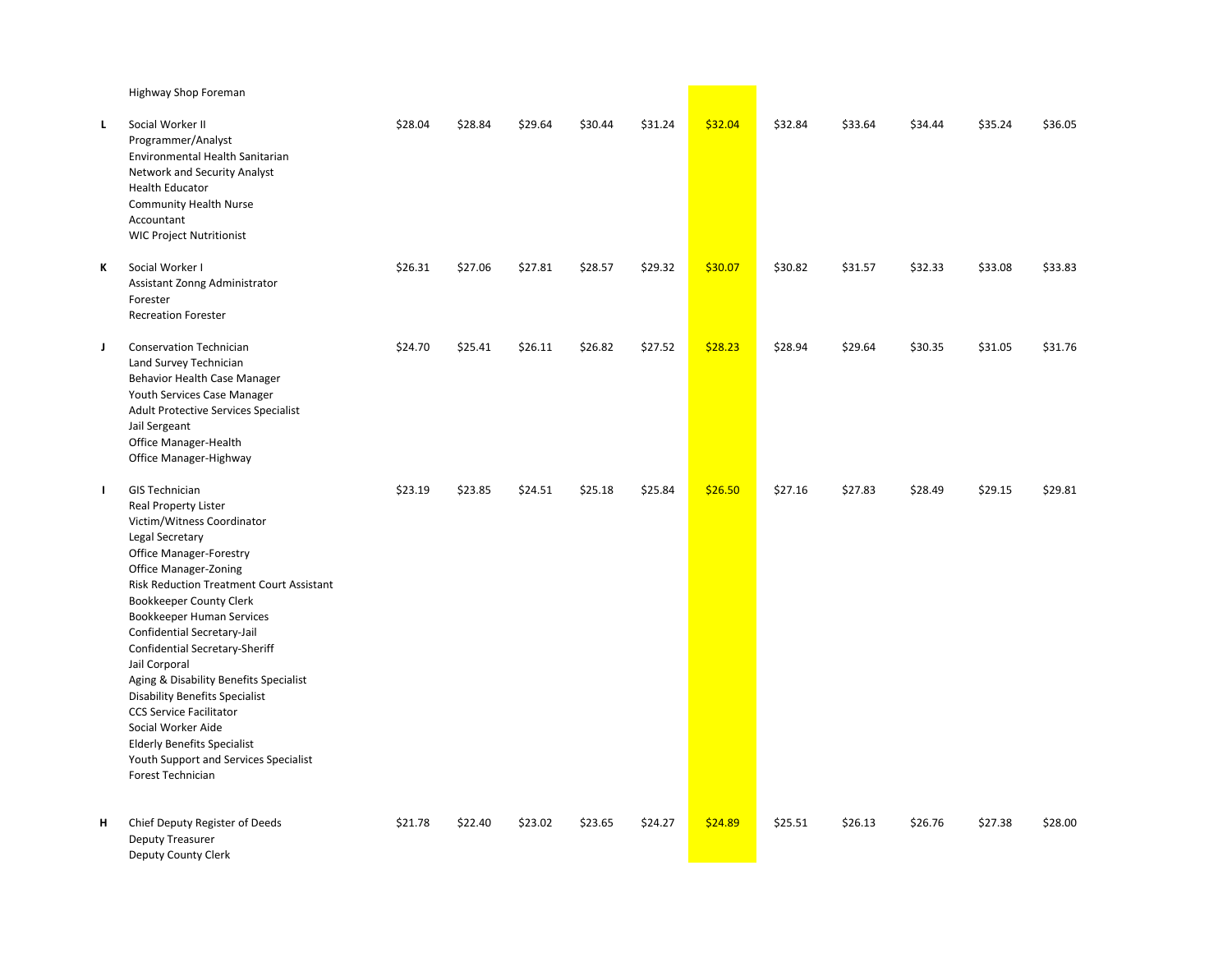|    | Child Support Specialist<br>Lead Civilian Communications Operator<br>Jailer<br><b>Economic Support Specialist III</b><br>Economic Support Specialist II<br>Economic Support Specialist I<br>Custodian/Maintenance Person<br><b>Land Conservation Assistant</b><br><b>Family Specialist</b><br>Deputy Clerk Of Court<br>Office Manager-UW Extension<br><b>Fair Coordinator</b> |         |         |         |         |         |         |         |         |         |         |         |
|----|-------------------------------------------------------------------------------------------------------------------------------------------------------------------------------------------------------------------------------------------------------------------------------------------------------------------------------------------------------------------------------|---------|---------|---------|---------|---------|---------|---------|---------|---------|---------|---------|
| G  | <b>Tax Deed</b><br><b>Financial Specialist</b><br><b>Land Records Specialist</b><br>Clerk III-County Clerk Office<br>Clerk III-Veterans/Emergency Management<br>Clerk III-Health<br>Clerk III-DHS<br>Clerk III-Clerk of Court<br>Planning and Zoning Assistant<br>Judicial Assistant<br>Computer Technician<br>Civilian Communications Operator<br>LPN/WIC Screener           | \$20.46 | \$21.04 | \$21.63 | \$22.21 | \$22.80 | \$23.38 | \$23.96 | \$24.55 | \$25.13 | \$25.72 | \$26.30 |
| F  | Clerk II-Health<br>Clerk II-Tourism<br>Clerk II-Planning & Zoning                                                                                                                                                                                                                                                                                                             | \$19.25 | \$19.80 | \$20.35 | \$20.90 | \$21.45 | \$22.00 | \$22.55 | \$23.10 | \$23.65 | \$24.20 | \$24.75 |
| E. | Clerk II-DHS<br>Clerk I-DA Office<br>Clerk I-ROD Recording Clerk<br>Clerk I-UW Extension<br>Clerk I-DHS<br>Clerk I-Sheriff<br>Fairgrounds Caretaker<br>Clerk I-WIC<br>Clerk I-Health                                                                                                                                                                                          | \$18.14 | \$18.66 | \$19.18 | \$19.69 | \$20.21 | \$20.73 | \$21.25 | \$21.77 | \$22.28 | \$22.80 | \$23.32 |
| D  | Lead Cook<br><b>Cleaning Person</b><br><b>Addressing Specialist</b>                                                                                                                                                                                                                                                                                                           | \$17.12 | \$17.61 | \$18.10 | \$18.59 | \$19.08 | \$19.57 | \$20.06 | \$20.55 | \$21.04 | \$21.53 | \$22.02 |
| C  | Meal Site Facilitator<br>Van Driver<br>PT Jail Cook                                                                                                                                                                                                                                                                                                                           | \$16.12 | \$16.58 | \$17.04 | \$17.50 | \$17.96 | \$18.42 | \$18.88 | \$19.34 | \$19.80 | \$20.26 | \$20.72 |